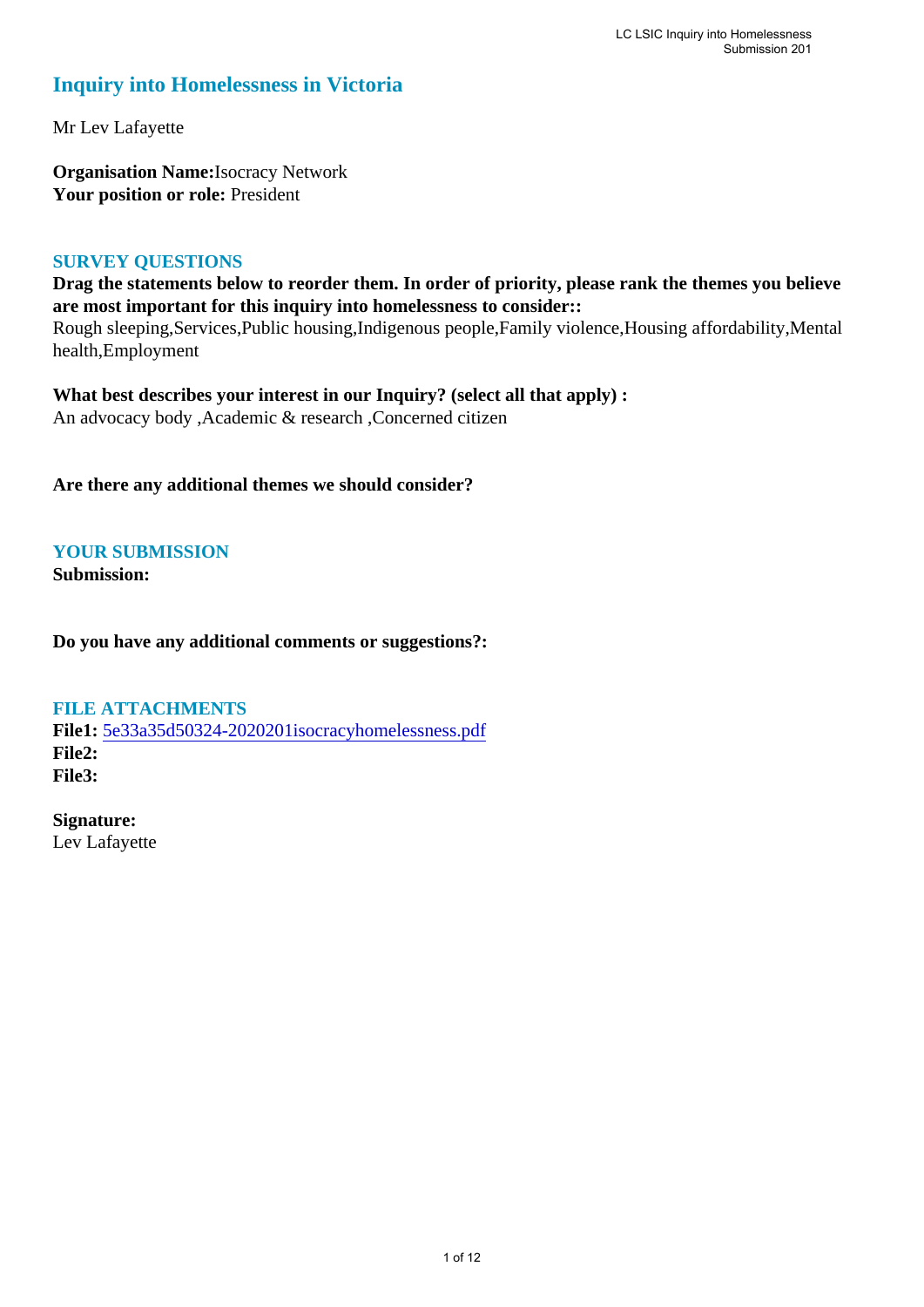# **Victorian Parliament Homelessness Inquiry Isocracy Submission**

On 7 June 2019, the Legislative Council directed the Legal and Social Issues Committee to inquire into homelessness, and in particular, directed that the Committee should:

\* provide an independent analysis of the changing scale and nature of homelessness across Victoria; \* investigate the many social, economic and policy factors that impact on homelessness; and \* identify policies and practices from all levels of government that have a bearing on delivering services to the homeless.

The Committee has since called for public submissions to this inquiry.

The following is the submission of the Isocracy Network, Inc., an incorporated non-profit association in Victoria (A0054881M).

# **Scale and Nature of Homelessness**

The Australian Bureau of Statistics (ABS) defines a person as homeless "if they do not have suitable accommodation alternatives and their current living arrangement:

\* is in a dwelling that is inadequate;

- \* has no tenure, or if their initial tenure is short and not extendable; or
- \* does not allow them to have control of, and access to space for social relations."

The ABS Census on Housing and Population recorded (Australian Bureau of Statistics, 2016) that 116,427 people were counted in the Census as being homeless on Census night, of which 24,817 were in Victoria. This is an increase from 102,439 in the 2011 Census, which itself was an increase from 89,728 in 2006. Of that number, 58% were male, 42% were female, 20% (or 23,437) are Aboriginal and Torres Strait Islander Australians, a figure down from the 26% in 2011, but still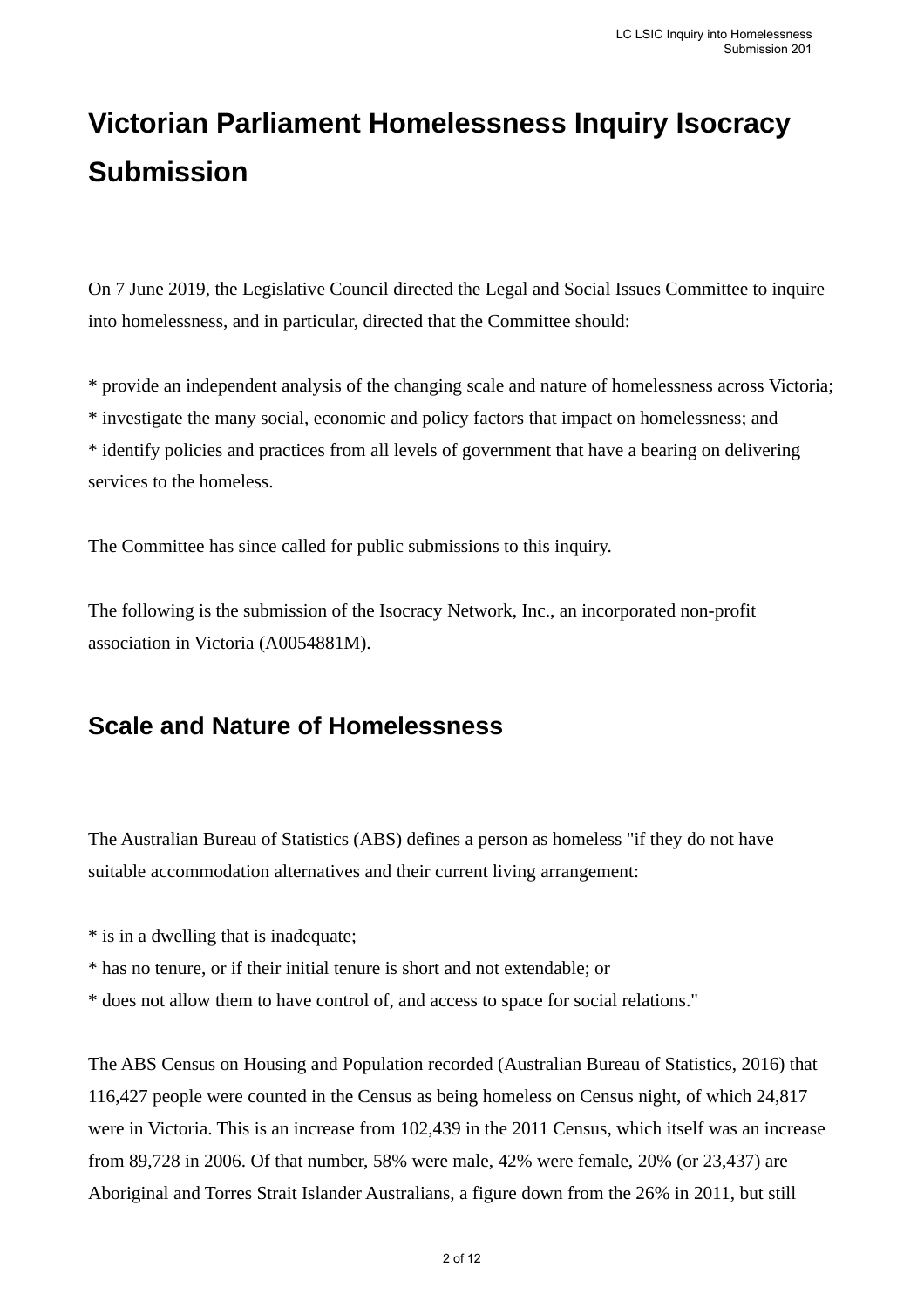vastly disproportionate to the percentage of the population which is 3%, as determined by the ABS. Homelessness increased in all 18+ age groups, with the most significant increase being in the 25-34 year old group.

Only the ACT and WA saw a reduction in the number of homeless between 2011 and 2016. The largest percentage increases were in New South Wales, Queensland, and Victoria was with the Northern Territory, at +11%. On the night of the census, the ABS recorded 24,817 people as homeless or 41.9 people per 10,000. Victoria's homeless rate was lower than the Northern Territory (599.4), New South Wales (50.4) and Queensland (46.1) and below the national average of 48.9.

The Homelessness Categories used by the ABS showed a 20.4% increase in the number of people "sleeping rough", that is, persons living in improvised dwellings, tents, or sleeping out. The number of persons living in 'severely' crowded dwellings (i.e., four more bedrooms would be required in the housing unit) increased by 23.5%, and in boarding houses increased by 17.1%. Those in supported accommodation for the homeless declined by 0.1% as did an "other" category, by 0.6%. Two categories in Victoria are significantly different from the national average. In Victoria, 34% of the homeless are in supported accommodation, compared to 20% of the national average, and 27% are in overcrowded buildings compared to 39% of the national average. In all other categories, Victoria's results are within 2% of the national average.

Attention is drawn to the fact that the Census was in 2016. As the causes of homelessness are systemic, it is almost certain that the number has increased since then.

### **Costs and Causes of Homelessness**

The debilitating and humiliating experience of homelessness itself is horrendous enough to the individuals who experience it. There are also significant social costs that are borne by the entire community. As an editorial of the Medical Journal of Australia (Steen, 2018) states:

"Homelessness results in significant social and economic costs not just to individuals and their families, but also to communities and the nation as a whole. For individuals and families, homelessness makes it difficult to engage in education and training and can leave people vulnerable to violence, victimisation, long term unemployment and chronic ill-health. Some health problems are a consequence (but can also be a cause) of homelessness, including poor nutrition, poor dental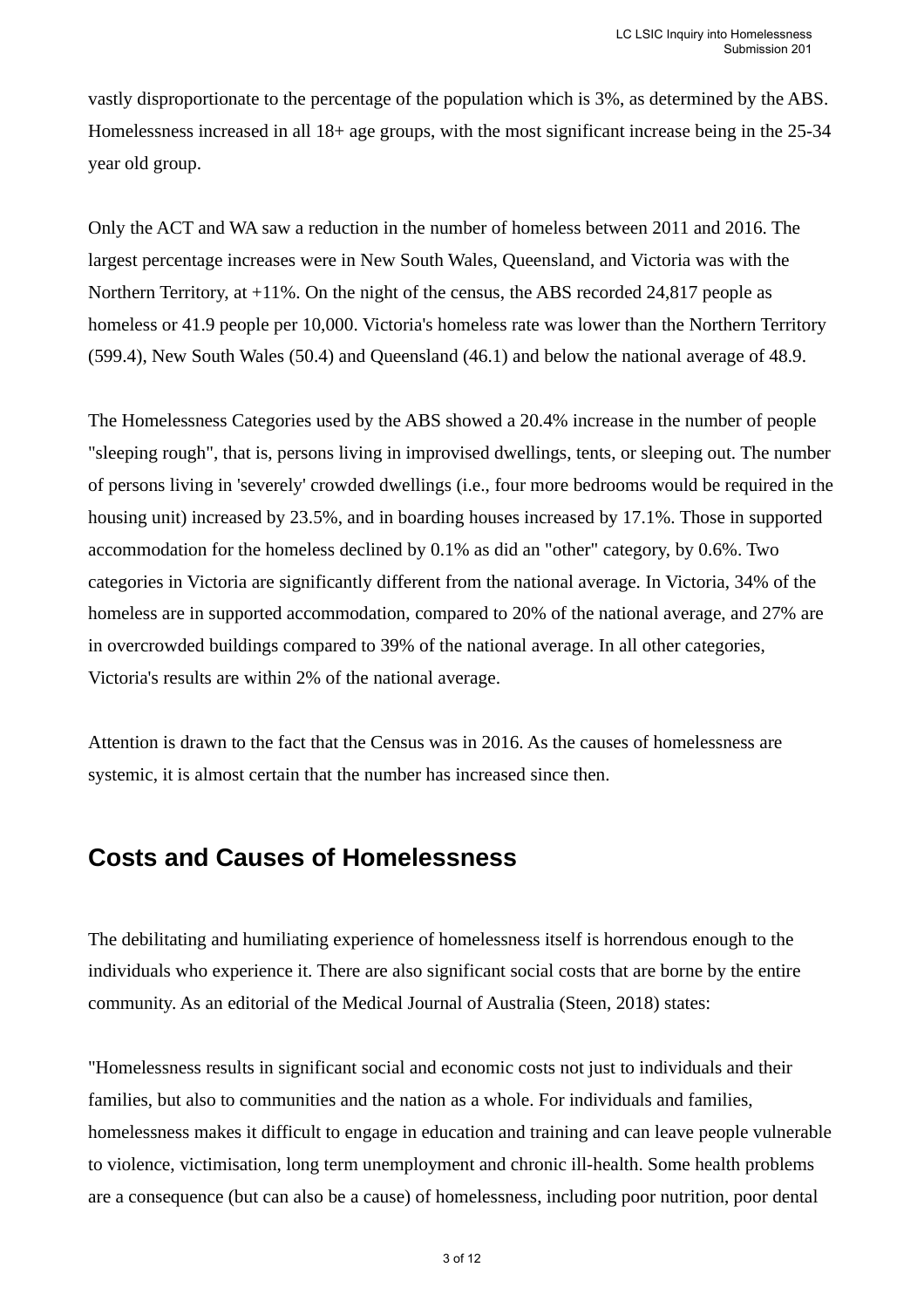health, substance misuse, and mental health problems. Australians experiencing homelessness are often excluded from participating in social, recreational, cultural and economic opportunities in their community. At the national level, people who are homeless are less likely to be employed, more likely to interact with the criminal justice system, and impose a disproportionate demand on publicly funded medical facilities."

The editorial goes on to reference studies that have estimated the annual community cost of "rough sleepers" to be around \$25000 per person, and that youth homelessness costs Australia \$626 million per year in additional health and criminal justice costs. A national study by Zaretzky et al., (2013) uses differential rates between those at risk of homelessness and the population in general, concludes:

"The potential annual cost offset per client if health, justice, welfare, children in care and eviction rates were to be reduced to population averages, ranges from \$14 712 per client/year for street-tohome services to \$44 137 per client/year for single men. If this offset were able to be maintained over the average remaining lifetime, this equates to a cost offset of between \$352 826/client for street-to-home and \$1 058 491/client for single men. Even if cost savings only relate to a five-year period, they range from \$67 377 for street-to-home clients to \$202 135 for clients of services for single men."

The ABS states that domestic and family violence is a significant cause of homelessness and that this figure is difficult to enumerate, in part because "the home in which they were subject to domestic violence is not considered a safe alternative accommodation to their homeless situation". This concurs with multiple reports from the Specialist Homelessness Services (Australian Institute of Health and Welfare, 2019), which rates family and domestic violence as one of the three major reasons why specialist homeless services are sought. In Victoria, 1 in 57 people received homelessness assistance, much higher than the national rate (1 in 86). The main reasons were:

- \* family and domestic violence (44%, compared with 38% nationally)
- \* financial difficulties (44%, compared with 41% nationally)
- \* housing crisis (37%, compared with 37% nationally)
- \* mental health issues (18%, compared to 17% nationally)
- \* lack of family or community support (17%, compared to 20% nationally)
- \* medical issues (10%, compared to 9% nationally)
- \* problematic drug or alcohol use (8%, compared to 9% nationally)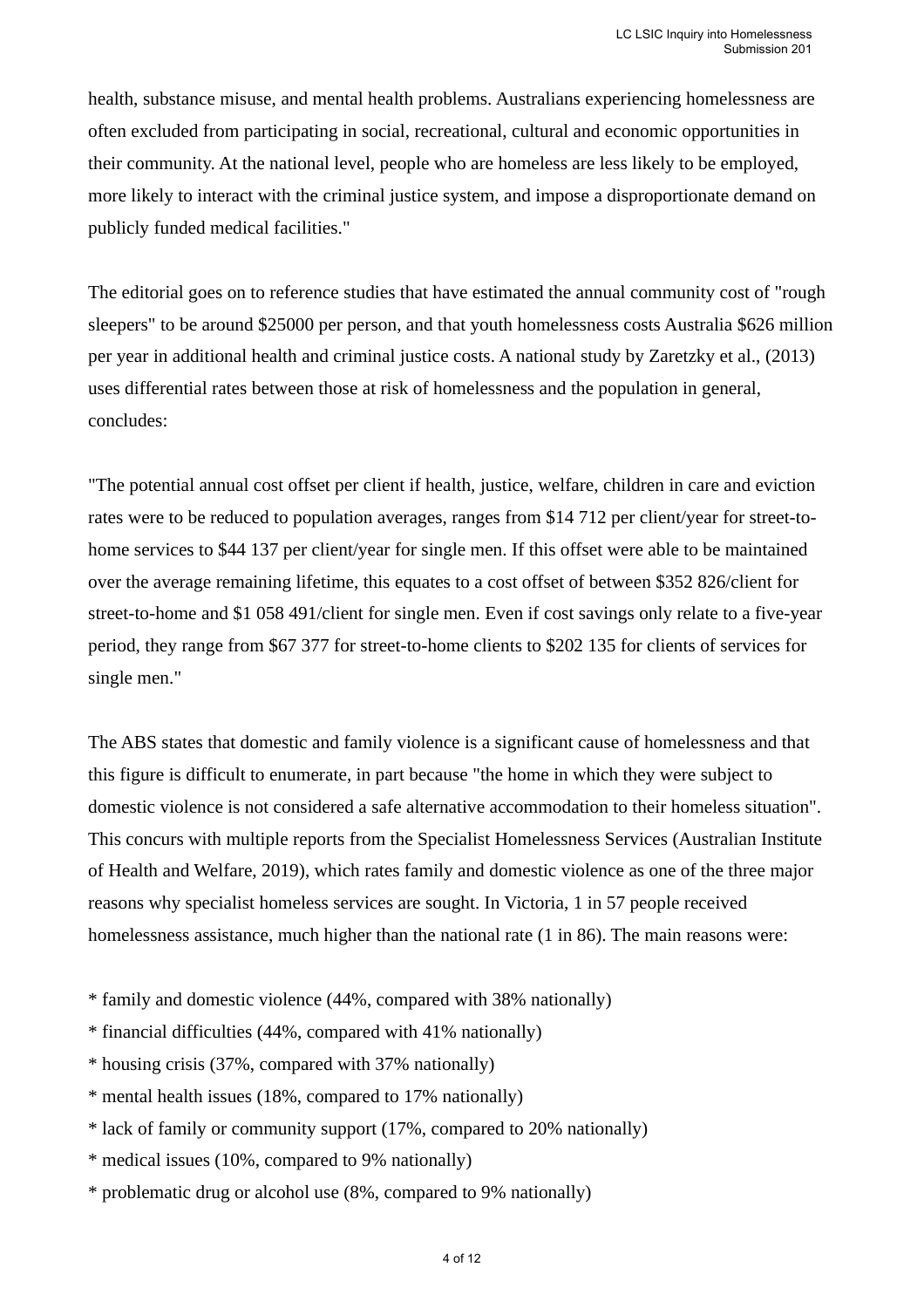"Housing crisis" means that the client has inadequate or inappropriate dwellings. Note that the figures can equal over 100% as multiple reasons can apply. Note that these values are at significant variation to conventional wisdom on the causes of homelessness, which seem to be often based on the perception of effects of homelessness rather than the cause (e.g., drug and alcohol abuse).

With regards to family and domestic violence, the Finance and Public Administration References Committee of the Australian Senate (Commonwealth of Australia, 2015) conducted a detailed review with public submissions that reviewed prevalence, causes, and public policy matters. The submission by VicHealth at the time, from "Preventing violence against women: A framework for action", highlighted the gender imbalance in family and domestic violence, and noted a number of contributing factors to the incidence and severity of violence which had the main causes being attitudinal support towards victims, previous experience or witnessing of family, domestic, or collective violence, etc. That is primarily experiential and cultural norms. Alcohol, as a substance that affects impulse control, was involved in almost 2/3rds of family violence incidents. As the submission from Australian Women Against Violence Alliance stated: "Domestic Violence is the single biggest driver of homelessness for Australian women. According to Homelessness Australia, 55 per cent of female clients and 25 per cent of all clients who present to specialist homeless services cite domestic violence as their reason for leaving their home."

The second category is financial difficulties, the most obvious being the capacity of people to afford housing. As a 25-year study of property values by AHL Investments (2019?) states: "Affordability, as distinct from serviceability, hasn't been as resilient", leading to a decline in first-home buyers and an increase in investor purchases. Melbourne, from 1993 to 2018, has witnessed an 8.1% annual change in house prices, reaching a median value of \$824,955, whereas apartments in the same period have increased at a rate of 6.6% per annum to a median value of \$574,003. These rates of increase are greater than the national average of 6.8% and 5.9% respectively. These increases have resulted in an increase in the proportion of income dedicated to mortgage servicing (Melbourne, 42.6%) and the proportion of annual income required to raise a 20% deposit (159.7%). Similar figures can be discerned in the rental market, using time series data from the Victorian Department of Human Services (2019) which notes, for example, an increase in rents for a single bedroom flat from \$120 pw in Victoria in June 1999 to \$360 in June 2019, and \$165 pw for a three-bedroom house to \$380 pw in the same period.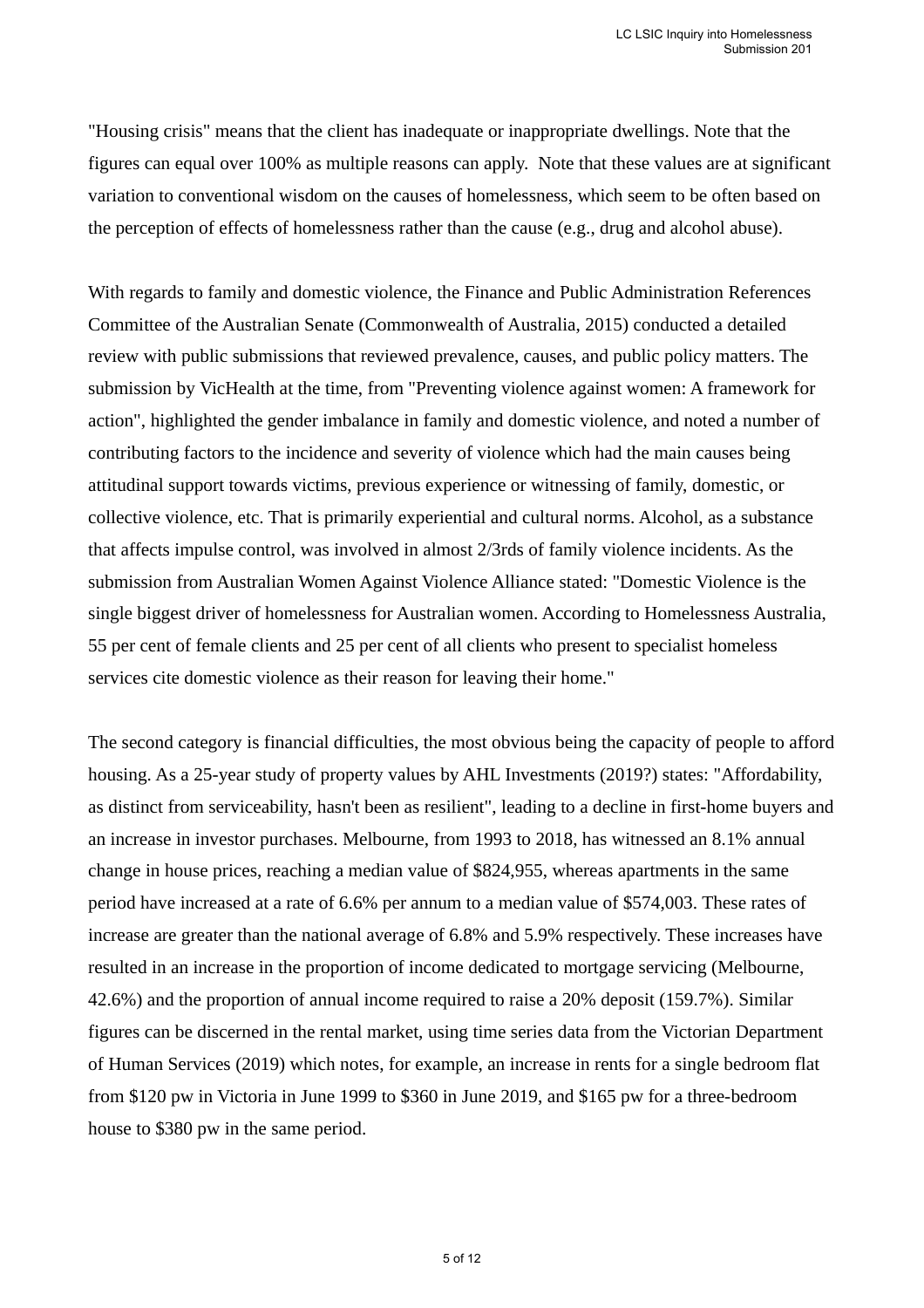The third category, housing crisis, is systemically related to the second. Housing economists will be very quick to point out two major influences in what is conventionally called "housing price". The first major influence requires distinguishing between land price and building price is essential, as the cost of real housing prices, despite significant short-term changes is actually quite stable over a thirty-five year period, with short-term changes heavily correlated with total building approvals and the real-variable mortgage rate (Saunders and Tulip, 2019). The substantive driver of land prices is both natural demand (e.g., population increases) and land-speculation for economic rents. The second major influence also involves recognising that housing demand is very elastic. Where housing supply is plentiful and inexpensive in real terms home density will tend to decrease. Where supply is low and expensive in real terms, home density will increase, leading to crowded residences. The first major influence can feed into the second; where economic rents can be derived in preference to housing an environment will be created which actually encourages higher rents for lower quality houses.

## **Solutions to Homelessness**

All other things being equal, intervention to prevent homelessness should be prioritised in order of the causes of homelessness, with the top three being family and domestic violence, financial difficulties, and housing crises. Of course, different types of intervention have different levels of success based on their ability to address the cause and the association of the cause with the homelessness status. There is, of course, limits to what the Victorian State government can do and for those matters outside of its control, we can only recommend policy advocacy at peak levels and leadership by example. For example, there is a strong correlation between housing approvals and interest rates (Saunders and Tulip, 2019, op cit) which would certainly affect the rate of homelessness, however that is outside of the control of the state government. Mention must be made of the effects of negative gearing and capital gains benefits that the Federal government continues to provide against the advice of housing advocates and economists, as Grattan Institute research illustrates (Daley, Wood, 2016); convincing the real-estate industry and powerful vested recipients of such subsidies is another matter entirely as The Australia Institute has implied (Grudnoff, 2016). According to Monash University's Centre of Population and Urban Research declared a social catastrophe (Birrell, 2016). Even The Economist describes Australia's current policies as "crazy" (The Economist, 2016):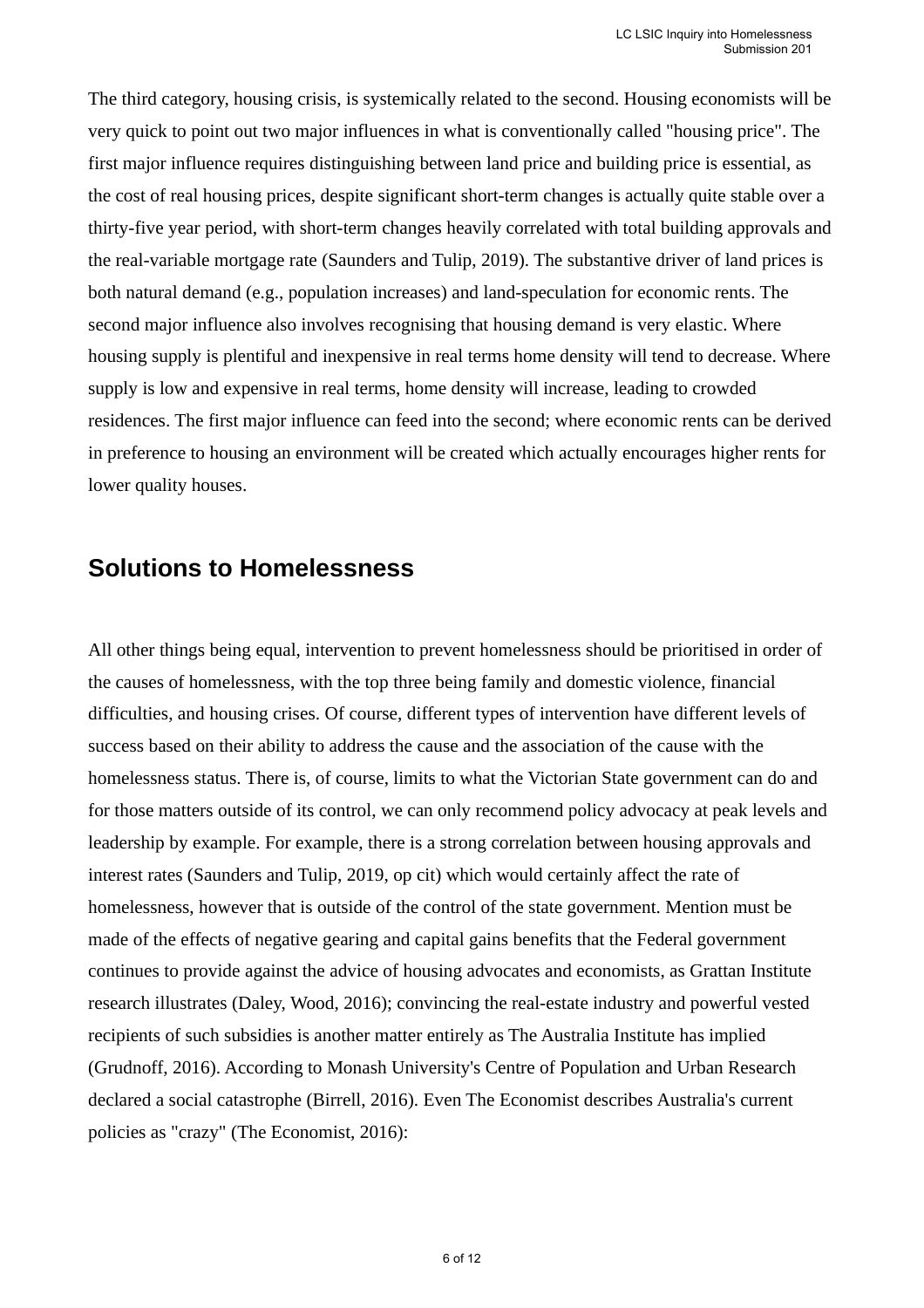*The crazy practice of "negative gearing", which allows investors in property to write nearly everything off against tax, has also helped push up prices beyond the reach of Australians in their 20s and 30s (many of whom, even if they are able to buy a property, still have to live with their parents to afford it).*

Addressing the major causes of homelessness it is noted that the Victorian Royal Commission into Family Violence (Neave, et al 2016), made three specific recommendations relating to housing. This include:

\* Recommendation 017. Establish a Family Violence Housing Assistance Implementation Task Force

\* Recommendation 018. Give priority to victims gaining stable housing as quickly as possible

\* Recommendation 020. Annual reporting on the demand for housing and crisis accommodation

Of the three immediately relevant recommendations one, Recommendation 017, is currently marked as "Implemented", whereas the other two are "In Progress". A partial response to the recommendation for providing stable housing included investment of \$209 million to house 1,800 as part of the "Building New Homes to Fight Homelessness" initiative, of which "[a] number of these properties will be targeted to particularly vulnerable homeless Victorians including victim survivors of family violence". If the number of homeless people increases by a conservative 10% (i.e., 2481) between the ABS figure at 2016 and 2022, that will be an additional shortfall of over 600 persons. Clearly, the proposed expenditure is insufficient and draws attention to the report of the Productivity Commission, which noted that Victoria has the nation's worst expenditure per person on social housing at a mere \$82.94 per person for 2016-2017 (down from \$95.92 per person

in 2014-2015), whereas the national average was stood at \$166.93 (Henriques-Gomes, 2019).

Under such circumstances, the State government should implement the Whittlesea Declaration of the national Everybody's Home alliance as endorsed the Council to Homeless Persons, (CHP), Victorian Council of Social Service (VCOSS), and Justice Connect



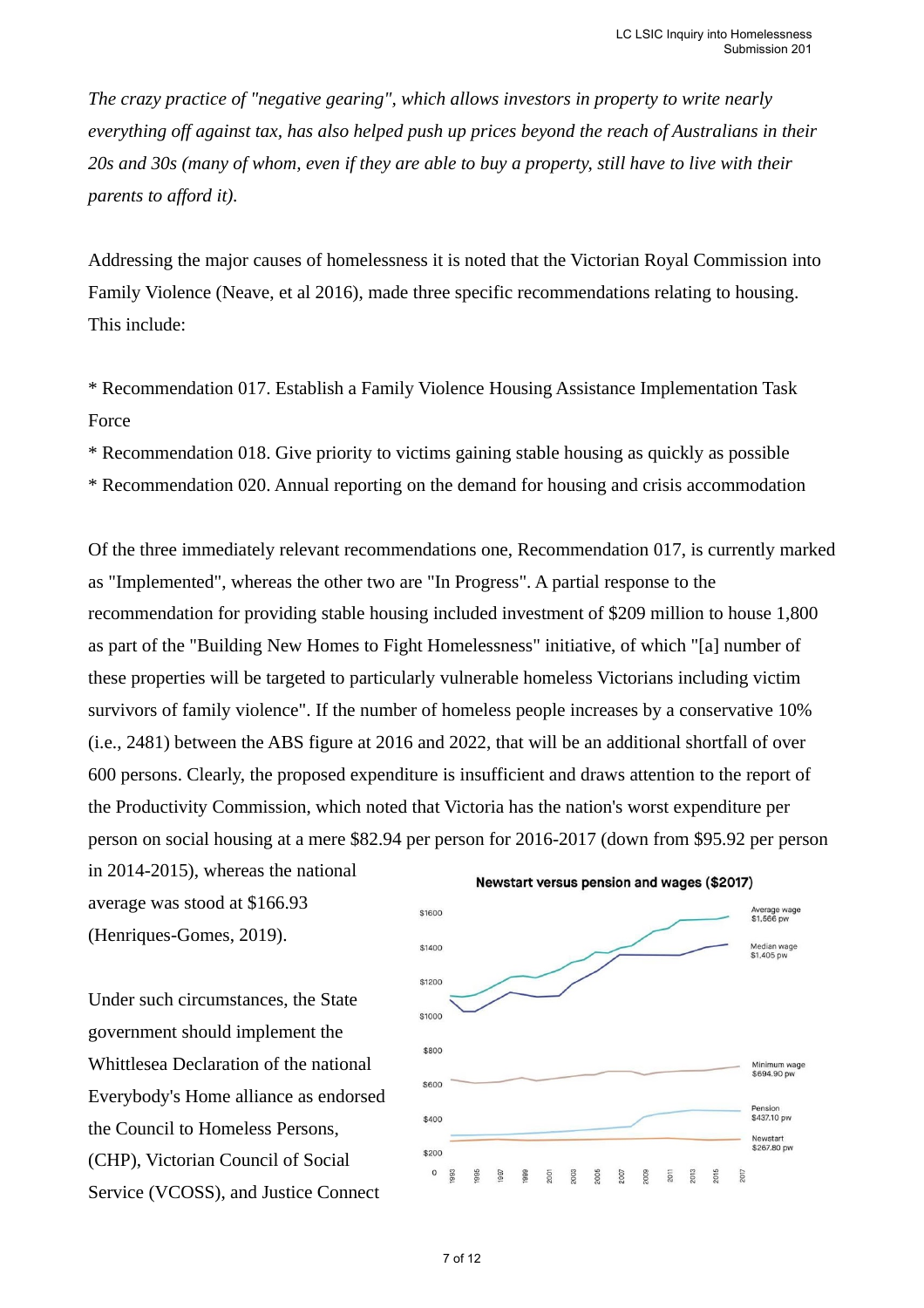et al of 3,000 public and community housing options to be built every year for the next decade, which is derived from Infrastructure Victoria's recommendations.

*With the best information we have been able to obtain, we believe that the provision of approximately 30,000 new affordable dwellings within 0-10 years could be an appropriate infrastructure response to contribute to the current unmet demand for access to housing. While it is unlikely this quantum will fully meet demand, it represents an achievable and significant response. However, further investigation and the development of a comprehensive housing plan is required to confirm the final target.*

(Infrastructure Victoria, 2016, p104)

With regard to housing affordability and housing crises, the Victorian Parliament has noted that for low-income households "rental affordability has declined significantly since 2000 in metropolitan Melbourne and the rest of Victoria. In metropolitan Melbourne in 2017 only 6.6 per cent of rentals are considered affordable, down from a high of 28 per cent in 2005" (Raynor et al 2017, p13), which correlates with previous references in this document concerning housing affordability. The same report notes an increased proportion of the population in Melbourne, increased housing stress, and increased mortgage stress, and places blame on low-interest rates coupled with housing debt, increased borrowing, the effects of capital gains tax and negative gearing, and the failure of wages to keep up with property prices.

The report makes only passing mention of what would be a very effective tool for combating the disparity of wages with property prices, and one which is in the power of the State government; that is the use of land tax; "Many parties advocate the use of an annual land tax to replace stamp duty in order to reduce transaction costs of purchasing and selling property" (Raynor, ibid, p30). Whilst this is correct, it does not fully explain the efficiency of this approach, nor the degree that it can be extended.

For produced goods and services, any sort of tax is an impost upon existing market prices. Sometimes this is deliberately desired, such as taxed on cigarettes and alcohol. The impost raises the price of the good and therefore reduces demand. This loss of trades is a deadweight loss, and is a cost in addition to any administrative cost involved in the collection of the tax. The loss is borne primarily by the producer and consumer, depending on the elasticity of supply and demand. Land, however, is an unproduced good. It exists prior to any production. Its value is determined by the productive potential of its location, being both any innate unimproved value and the local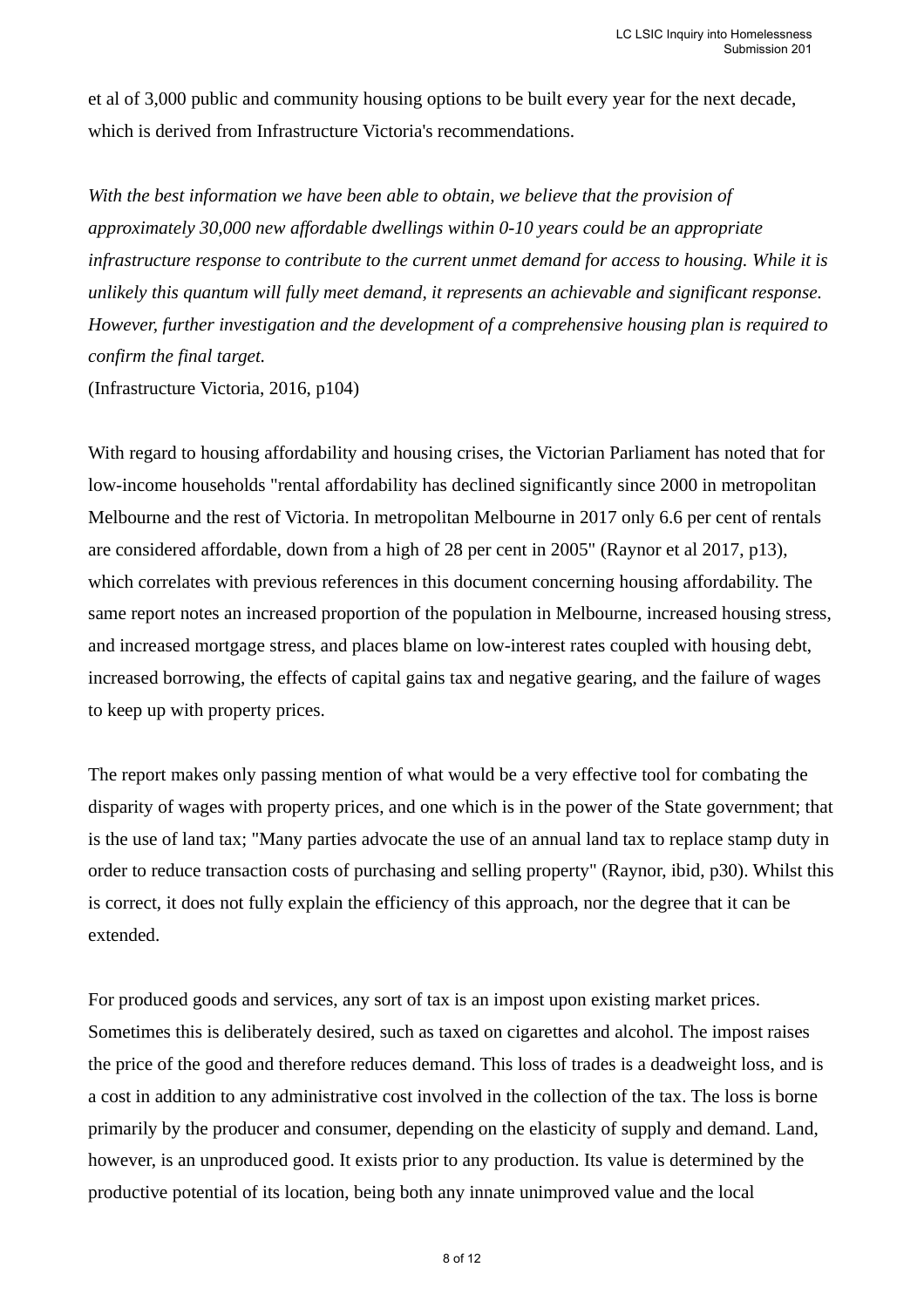infrastructure. Ownership of land generates economic rent, where income is raised without contributing to production itself.

Where land tax is low, there is an incentive to engage in the purchase and rent of land with the minimal provision of housing. If it seems that the government is unlikely to increase a land tax, it also gains a future speculative value. Conversely, where a land tax is high and taxes on relevant produced goods and services are low, investors will tend towards the latter. The result is more buildings, higher-quality buildings, more employment, and more efficient use of land. At a high enough level, a land tax can actually cause the price of land to decline as it removes the speculative component.



*perfect competition*

*perfect competition with taxation*

*taxation for inelastic supply. No change in market price or deadweight loss.*

This is no mere theory, even if it is widely acknowledged through the profession of economics although unfortunately not as much among politicians. Where the public acquisition of economic rents is widespread in preference to the acquisition of normal profits, prosperity is the norm. A particularly illustrative Victorian example compared economic growth with rating systems used by local councils (Anderson, 1991), with those councils using Unimproved Site Value recording vastly superior results. Even in recent years, it is noted by the State Revenue Office that land tax revenues have increased (from \$1.8bn in 2015-2016 to \$3.5bn in 2018-2019) and Land Transfer Duty (Stamp Duty) revenues have shown variation (from \$5.8 bn in 2015-2016 to \$6.0bn in 2018-2019) it is clear that much more needs to be done to address this disparity. If one add payroll tax - effectively a tax on employing people - on top of land transfer duty there is a total of \$7.0bn (payroll tax) and \$6.0bn (land transfer duty) in two revenue streams which *increase unemployment* and *increase the price of housing*, whilst there is a paltry \$3.5bn in revenues designed to prevent private economic rent.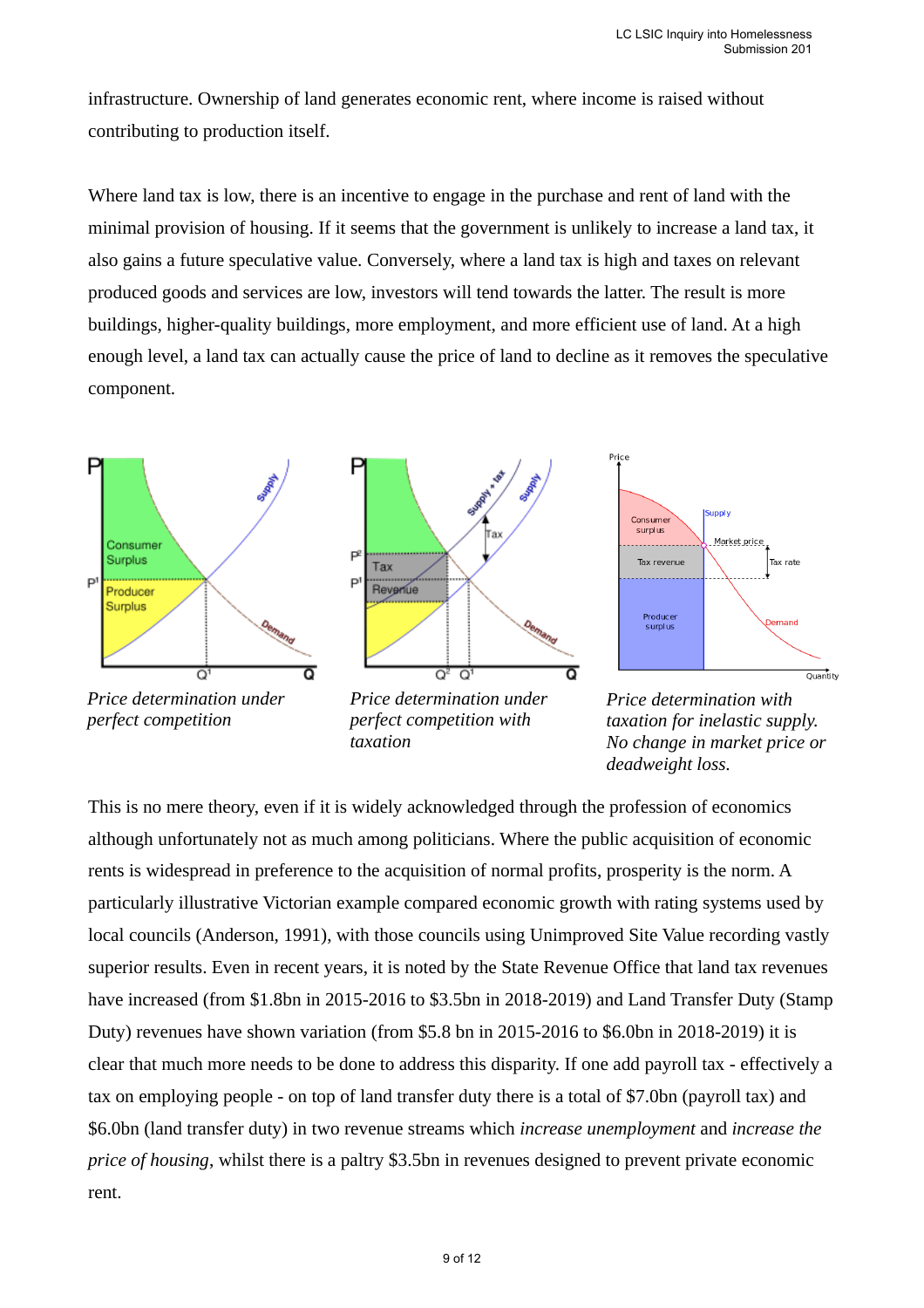Systemically, a reduction in payroll tax will free up money for employment and a reduction in stamp duty will reduce the price of housing. An increase in land tax will encourage investment in productive activities and remove economically damaging speculation and rent-seeking. As much as expenditure in social housing etc can alleviate the symptoms that generate increased homelessness, it cannot and will not remove the cause. There is no single better systemic action that the Victorian government can undertake to remove the causes of homelessness, increase employment and wages, and improve the number and quality of buildings than to change how the government acquires income. The public acquisition of 100% of unimproved site-rental values by all levels of government, along with a corresponding reduction on taxes on goods, services, and transactions, is the optimal value and one which will generate the best level of public income and economic productivity (Stiglitz, 1977; Arnott, Stiglitz, 1979). This approach may, of course, be implemented in a step-wise manner; each reduction in payroll tax and stamp duty is matched with an equivalent increase in land tax, with the additional income going to social housing.

## **Recommendations**

\* That the Victorian State government advocate on a national level the removal of capital gains tax benefits and negative gearing in the property market which have encouraged poor investment choices, have resulted in forgone public income, and have not improved housing stock.

\* That the Victorian government adopts the recommendation of Infrastructure Victoria and the Everybody's Home alliance and produce 30,000 new affordable dwellings within ten years.

\* That the Victorian government reduces the rates of payroll tax and stamp duty and increase the rates of land taxes proportionally until no public income is derived from the production of goods and services, all public income comes from economic rents.

# **References**

Anderson, P., (1991), Victoria's Municipal Rating System", Australian Institute of Urban Studies,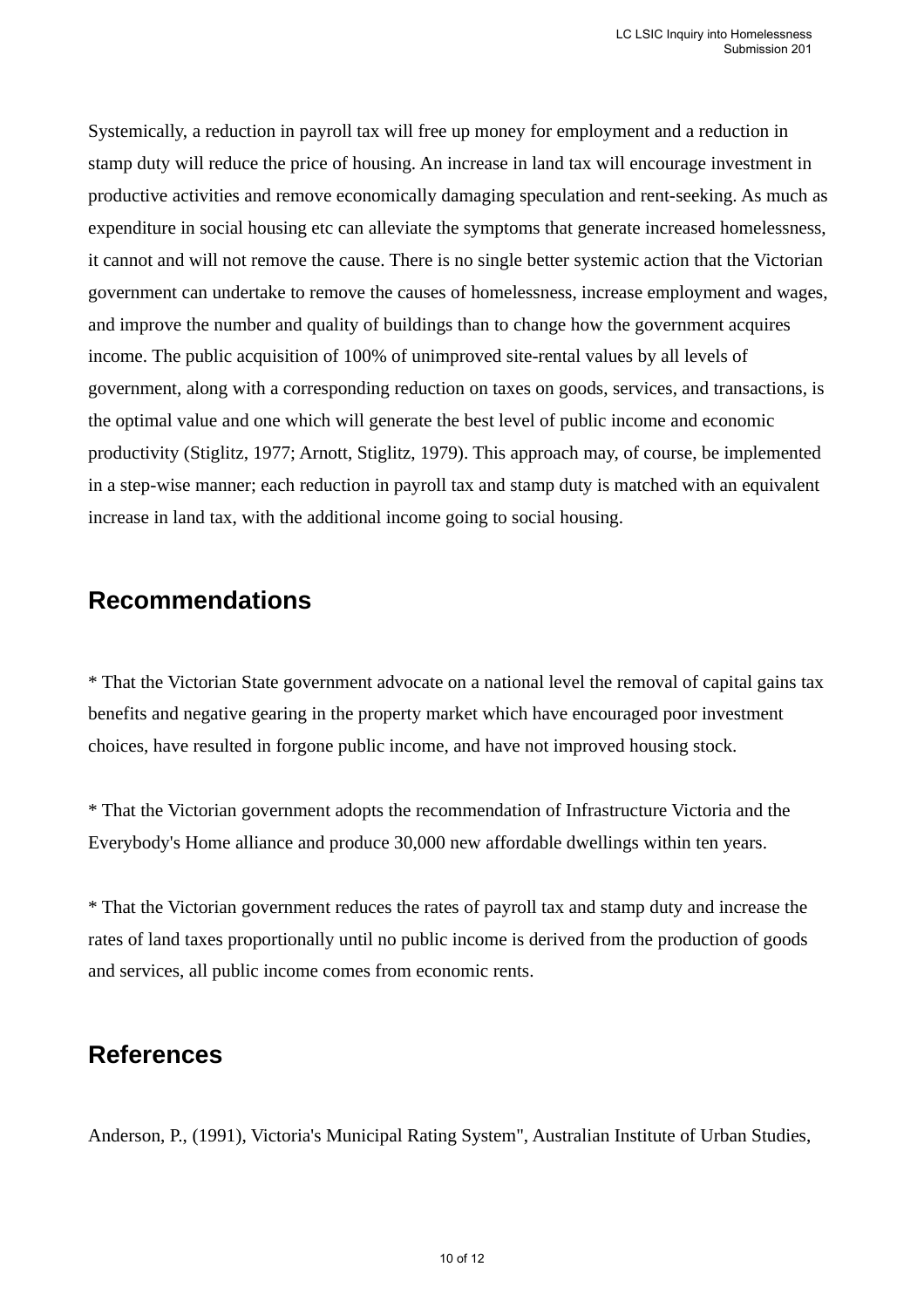Arnott, R J.; Stiglitz, J., (1979). "Aggregate Land Rents, Expenditure on Public Goods, and Optimal City Size". Quarterly Journal of Economics. 93 (4): 471–500

Australian Institute of Health and Welfare (2019), Specialist Homelessness Services Annual Report 2018-2019

Australian Bureau of Statistics (2016), Census of Population and Housing: Estimating homelessness https://www.abs.gov.au/ausstats/abs@.nsf/mf/2049.0

AHL Investments (2019?), 25 years of housing trends https://www.aussie.com.au/content/dam/aussie/documents/home-loans/aussie\_25\_years\_report.pdf

Birrell, R., Sydney and Melbourne's Housing Affordability Crisis: No end in sight., Monash University Australian Population Research Institute, 2016

Commonwealth of Australia (2015). Domestic violence in Australia, Australian Government press

Daley, J., Wood, D., (2016) Three myths on negative gearing the housing industry wants you to believe, Grattan Institute

https://grattan.edu.au/news/three-myths-on-negative-gearing-the-housing-industry-wants-you-tobelieve/

Department of Human Services, Victoria (2019). Rental report. Accessed 2019-01-27 https://www.dhhs.vic.gov.au/publications/rental-report

Economist, The (2016), Turnbull rolls the dice, May 5th

Grudnoff, M., (2015), Who's getting negative? The benefits of negative gearing by federal electorate, The Australia Institute https://www.tai.org.au/sites/default/files/Negative%20gearing%20by%20electorate%20report.pdf

Henriques-Gomes, (2019), Victoria spends less than half the national average on social housing, report shows, The Guardian, January 22